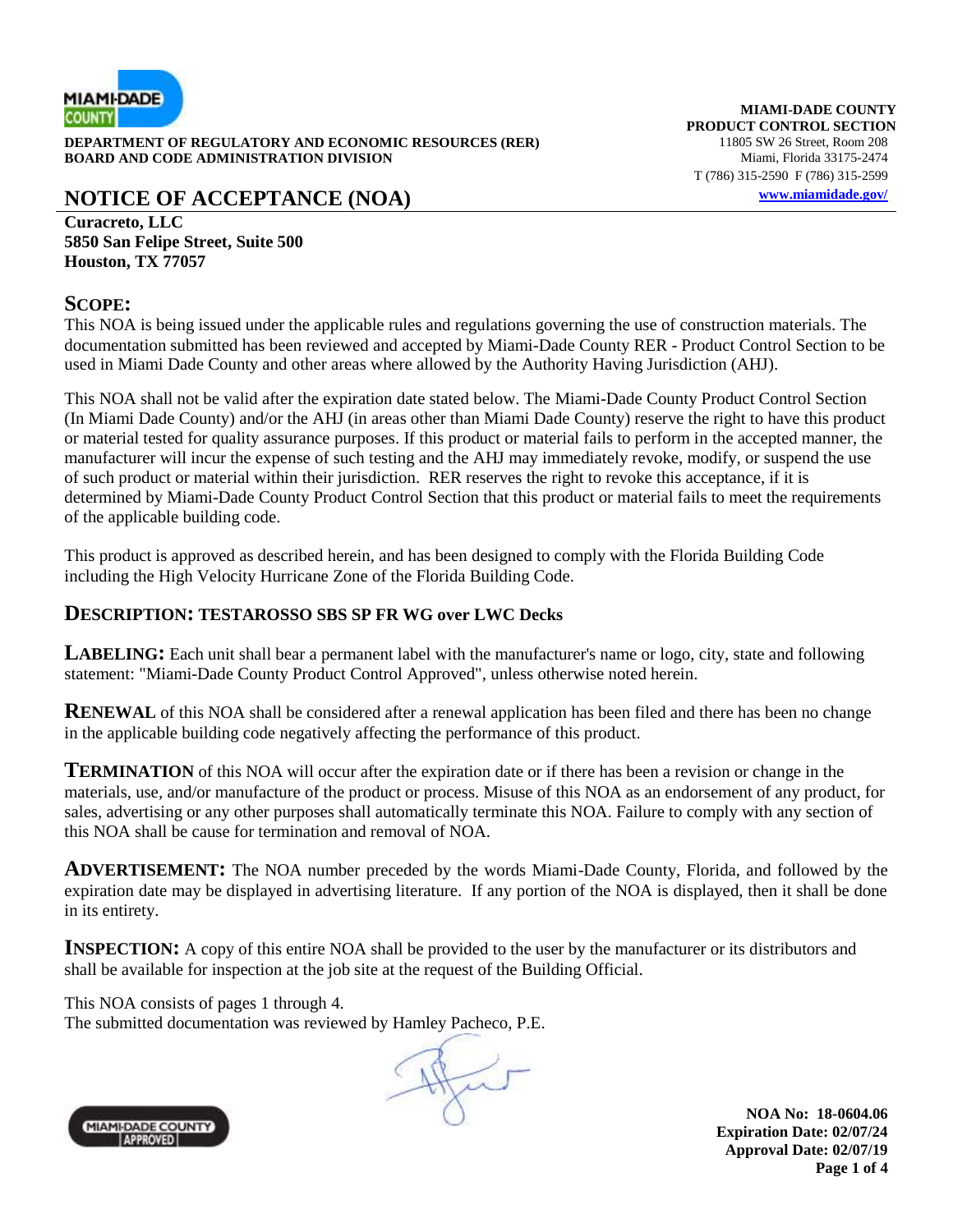## **ROOFING SYSTEM APPROVAL**

| Category:                       | Roofing                 |
|---------------------------------|-------------------------|
| <b>Sub-Category:</b>            | <b>Modified Bitumen</b> |
| <b>Material:</b>                | <b>SBS</b>              |
| <b>Deck Type:</b>               | Lightweight concrete    |
| <b>Maximum Design Pressure:</b> | $-207.5$ psf            |

### **TRADE NAMES OF PRODUCTS MANUFACTURED OR LABELED BY APPLICANT: TABLE 1**

| <b>Product</b>                                  | <b>Dimensions</b>                               | Test<br><b>Specification</b> | <b>Product</b><br><b>Description</b>                                                                                                                                                                                             |
|-------------------------------------------------|-------------------------------------------------|------------------------------|----------------------------------------------------------------------------------------------------------------------------------------------------------------------------------------------------------------------------------|
| Testarosso SBS BFG 300 S                        | $39-3/8$ " x 32.81"<br>$(1m \times 10m)$        | Type I                       | ASTM D 6163 SBS modified bitumen waterproofing membrane<br>with a sanded finish. It consists of one layer of fiber<br>glass mat reinforcement sandwiched by SBS rubber<br>in a high penetration index asphalt mixture.           |
| Testarosso SBS FR SP 400 WG                     | $39-3\frac{3}{8}$ x 32.81'<br>$(1m \times 10m)$ | Type I                       | ASTM D 6164 SBS modified bitumen waterproofing membrane<br>with a granulated finish. It consists of one layer of<br>polyester mat reinforcement sandwiched by SBS<br>rubber in a high penetration index asphalt mixture.         |
| Testarosso SBS SP 400<br><b>Aluminium Flake</b> | $39-3/8$ " x 32.81'<br>$(1m \times 10m)$        | Type I                       | ASTM D 6164 SBS modified bitumen waterproofing membrane<br>with an aluminum flake finish. It consists of one<br>layer of polyester mat reinforcement sandwiched by<br>SBS rubber in a high penetration index asphalt<br>mixture. |
| Testarosso SBS SP 400 WG                        | $39-^{3}/8$ " x 32.81'<br>$(1m \times 10m)$     | Type I                       | ASTM D 6164 SBS modified bitumen waterproofing membrane<br>with a granulated finish. It consists of one layer of<br>polyester mat reinforcement sandwiched by SBS<br>rubber in a high penetration index asphalt mixture.         |

## **EVIDENCE SUBMITTED:**

| <b>Test Agency</b>                    | <b>Test Identifier</b> | <b>Description</b>    | <b>Date</b> |
|---------------------------------------|------------------------|-----------------------|-------------|
| PRI Construction Material Technology  | CURA-001-02-03         | ASTM D 6163           | 12/27/17    |
|                                       | CURA-004-02-06         | ASTM D 6164           | 02/05/18    |
|                                       | CURA-006-02-01         | ASTM D 6164           | 04/27/18    |
|                                       | <b>CURA-004-02-08</b>  | ASTM D 6164           | 04/27/18    |
| Atlantic & Caribbean Roof Consulting, | <b>ACRC 18-007</b>     | TAS 114-95 Appendix D | 08/23/18    |
| LLC                                   | <b>ACRC 18-008</b>     | TAS 114-95 Appendix D | 08/23/18    |
|                                       | <b>ACRC 17-012</b>     | TAS 114-95 Appendix D | 08/23/18    |

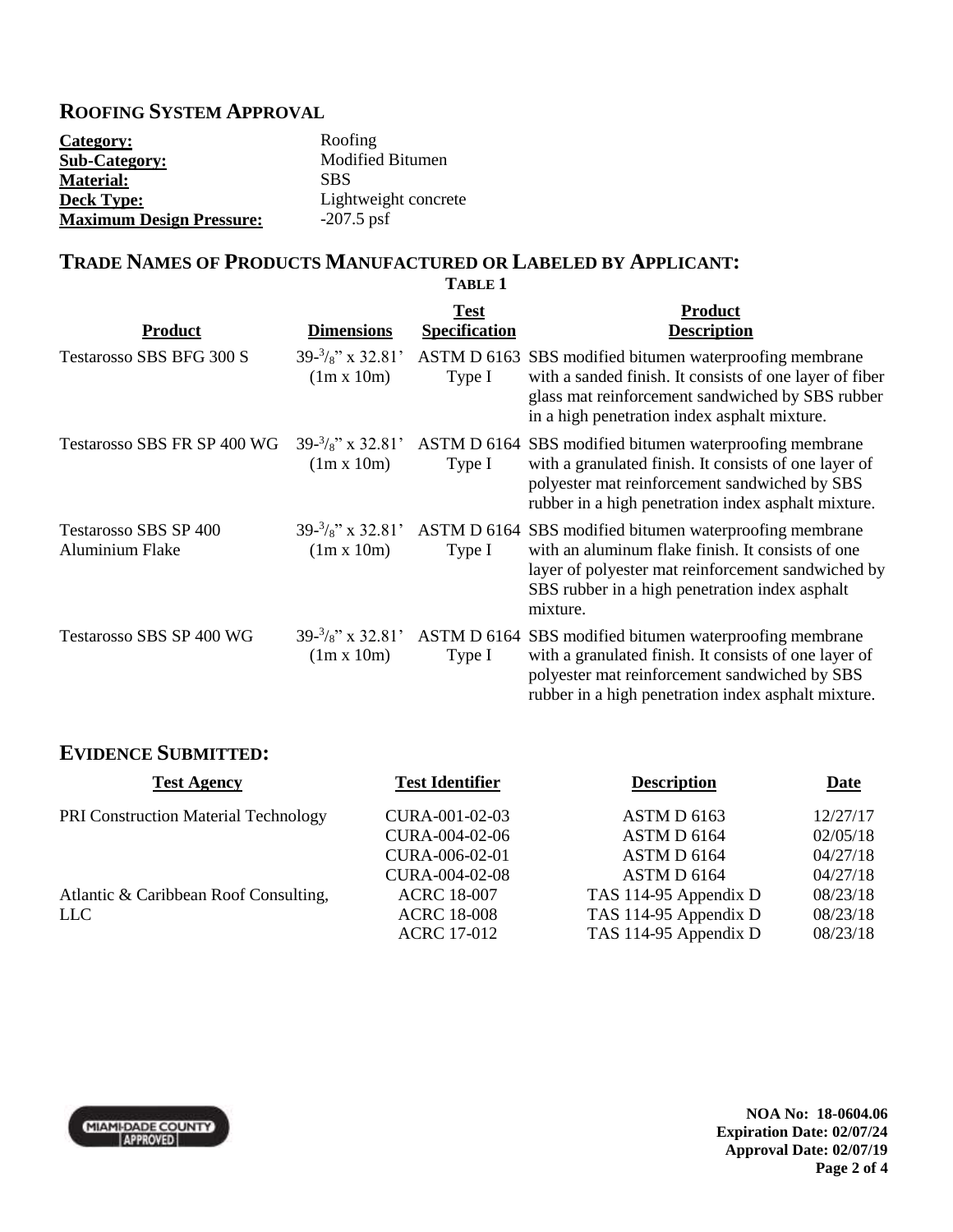### **APPROVED ASSEMBLIES**

| <b>Membrane Type:</b>    | <b>SBS</b>                                                                                                                                                                                                                                                                                         |
|--------------------------|----------------------------------------------------------------------------------------------------------------------------------------------------------------------------------------------------------------------------------------------------------------------------------------------------|
| Deck Type 4:             | Lightweight Concrete, Non-Insulated                                                                                                                                                                                                                                                                |
| <b>Deck Description:</b> | Minimum 2" of min.462 psi Cellular Lightweight Insulating Concrete is cast over structural<br>concrete deck. Lightweight Concrete should record a Minimum Characteristic Resistance<br>Force (MCRF) of 62.81 lbf when tested with OMG 1.75" Base Sheet Fasteners in accordance<br>with TAS $105$ . |
| <b>System Type F:</b>    | Base sheet adhered to substrate                                                                                                                                                                                                                                                                    |
| Deck:                    | Minimum 2500 psi structural concrete                                                                                                                                                                                                                                                               |

**All General and System Limitations apply. Roof accessories not listed in Table 1 of this NOA are not approved and shall not be installed unless said accessories demonstrate compliance with prescriptive Florida Building Code requirements and are field fabricated utilizing the approved membranes listed in Table 1.**

| <b>Base/Ply Sheet:</b>                    | One ply of Testarosso SBS BFG 300 S torch applied to ASTM D 41 primed lightweight<br>insulating concrete.                                                                                                                                                                                                                                                         |
|-------------------------------------------|-------------------------------------------------------------------------------------------------------------------------------------------------------------------------------------------------------------------------------------------------------------------------------------------------------------------------------------------------------------------|
| <b>Membrane:</b>                          | One ply of Testarosso SBS FR SP 400 WG torch applied to the base sheet with a minimum<br>4" wide side lap.<br><b>Or</b><br>One ply of Testarosso SBS SP 400 WG torch applied to the base sheet with a minimum 4"<br>wide side lap.<br>Or.<br>One ply of Testarosso SBS SP 400 Aluminium Flake torch applied to the base sheet with a<br>minimum 4" wide side lap. |
| <b>Maximum Design</b><br><b>Pressure:</b> | - 207.5 psf (See General Limitation #9).                                                                                                                                                                                                                                                                                                                          |